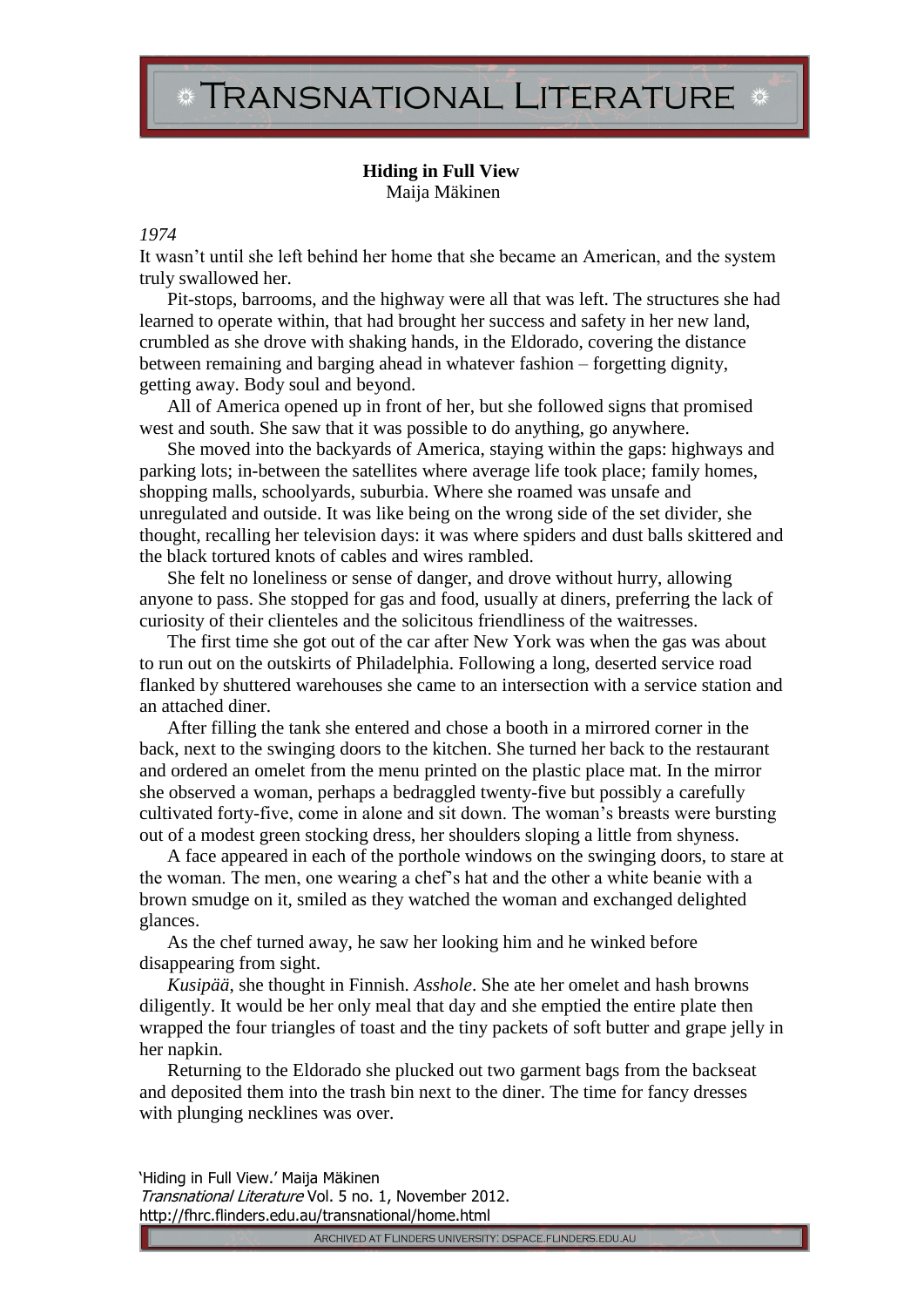She drove through the days starting out as grainy mornings, watched them turn grey, then blue. Virginia, North Carolina, South Carolina, it didn't matter, she was on the road. Moving outside of things she had finally ceased to be the outsider; on the highway no one belonged any more or less than anyone else. At a truck stop, everyone was on foreign soil.

In the warm cocoon of the car she kept her eyes on the blacktop above the red dashboard lights. At night when the reflective painted lines of the road, the concrete barriers and the oncoming flow of traffic began to dissect and the geometrical lines and ropes of light got jumbled, she braced herself, blinking and tensing the muscles along her back and legs and arms, and forced herself to stay alert and not give in to the lure of the undulating streaks of paint and light, sneaking her slyly in the wrong direction.

It was only when she and the car no longer seemed to be in direct contact with the road and the boundaries of physics began to fail, she stopped for the night. She took the nearest exit and looked for a roadside tavern near a motel, a place with trucks and traveling salesmen.

She sat in those bars reading old newspapers and answering the occasional question. Where was she headed? Was she on vacation, travelling to visit family? The silence began to form during the long days and weeks of crisscrossing the country. Each time she spoke, her own voice surprised her, disrupting the smooth quality of her new reality and it was easy to make do without speech in bars, stores and gas stations; it was not necessary to talk to order a drink or take care of business.

She drank until too exhausted to sit up; then drove to a quiet place, an unusedlooking side road, a parking lot, a flat bend of a river. Sleeping stretched across the seat she pressed herself against the backrest and pulled the blanket she had bought at a rest stop up to her chin. Her eyes closed, her mind seethed, jittery with the alcohol turning to sugar in her veins. She was unable to deny the images that were nudging, one here, one there, until finally a picture slid through, emerging wetly from the inky pool of memory.

When they came, she covered her ears against the noisiness of the memories. Greenwich Village bar rooms, fights with Steny, PR people, producer visits, cameras, lights, parties, the scrutiny… A banquet hall, opulent, crystal chandeliers, shiny floors, large crowds, a woman surrounded by a crew of men in black, all leaning forward from the waist, eagerly, drinks in hand, teeth bared. The walls were lined with mirrors, perpetuating the scene in endless reflections. Offensive mirrors – that's how she had come to think of them. Always she was being replicated, blinded by flash bulbs, spied upon by the whirring Cyclops' eye of a film camera, gaped at by fervent faces, distended eyes *touching* her.

There was no sound in these recollections, only what the eye could see. It was as if she had caught her own eye in a mirror through time, behind the shoulder of a fawning man. She looked deep into his pupils staring back. *What are you doing there*, she asked, but her own eyes looked back inscrutably.

And then there was the other past. The humming screaming silence the instant before the announcement of her name, too early, before the name of the actual winner of Miss Finland, though she couldn't believe she heard her own at all, couldn't believe the entire process.

*Forget about it, you're too chubby! You're just like me* her mother had exclaimed

'Hiding in Full View.' Maija Mäkinen.

Transnational Literature Vol. 5 no. 1, November 2012. http://fhrc.flinders.edu.au/transnational/home.html

ARCHIVED AT FLINDERS UNIVERSITY: DSPACE.FLINDERS.EDU.AU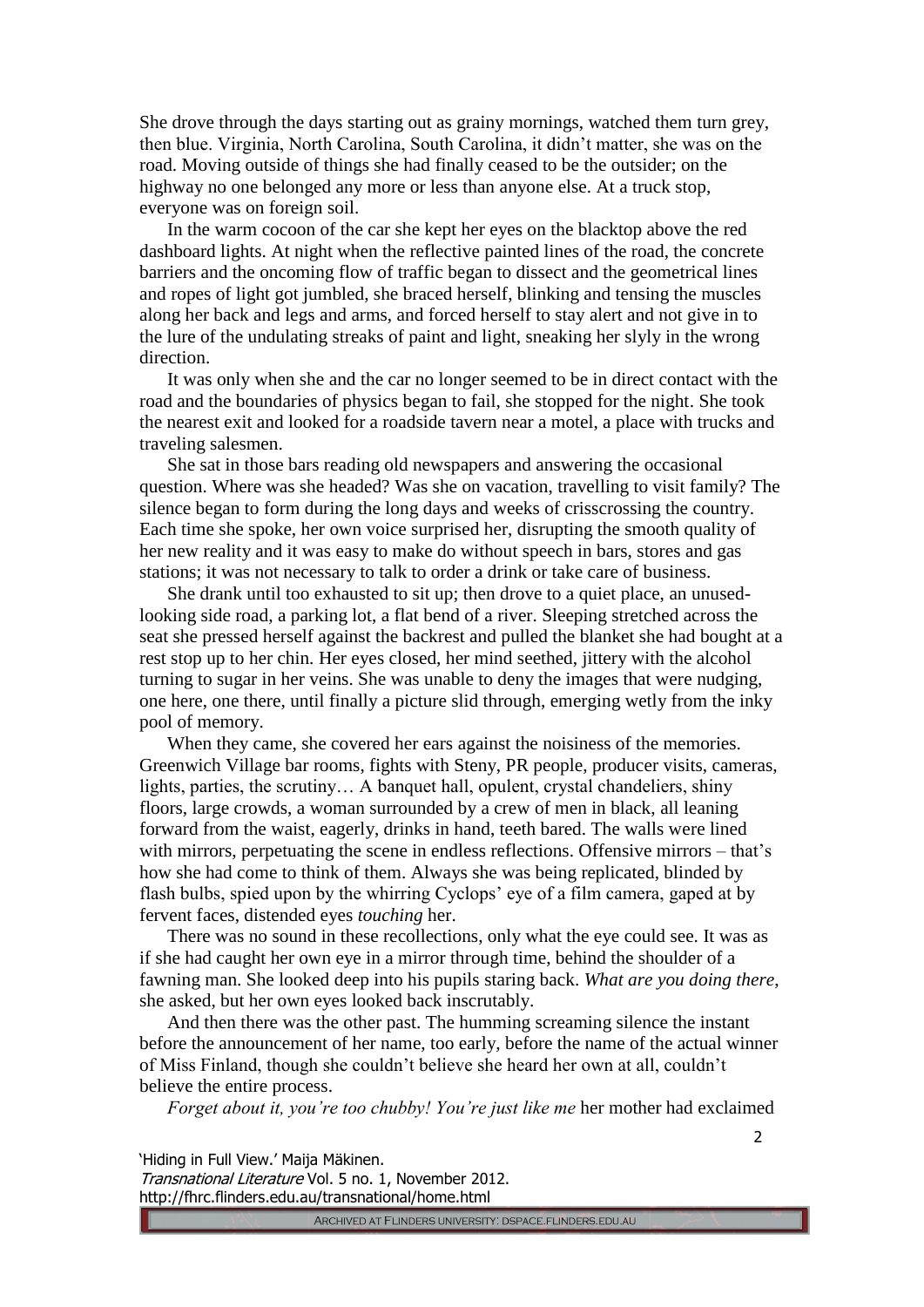when told about the pageant. Seeing her practicing the splits in the living room she walked by and shook her head: *You just aren't very athletic, are you.* Even though she'd had occasional modelling jobs, even though other people called her 'stunning.' She had thought, why not me? When she had ended up in the final, televised top-10, her mother had chortled angrily and made a sucking sound with the saliva in her mouth.

The initial chaos was unreal now, reporters shoving big round microphones into her face, their eyes fake-conspiratorial, hungry for her innocent half-whispers that they mangled and twisted so that she never recognised the girl in the magazines, the one they wrote about.

In the backseat of the Eldorado she admonished herself – *stop stop* – summoning other images, frantically seeking one that would bring peace. The old realities hissed in her ears like a physical awareness, and the only thing that settled their noise was to keep on driving, and close to the whiskey the rest of the time.

Passing Augusta, Georgia she saw a sign for Memphis. The romance of the name drew her west, but the city's long avenues flanked with businesses and warehouses did not bear out her imaginings. It was just another town.

*I love you so much that I have to leave, and that means that I don't love you, not really, so I have to leave so I don't stay* played on the radio and she thought of him. It wasn't too late, she could still go back. She could cancel it all, get the girl...

No. East was cold, east was wrong, east was the past.

She became used to movement, forgot what it was like to be in a place. The movement buffered her thoughts. Eat and sleep, empty the bladder, start again.

She stopped tending to herself, and people no longer noticed her the way they had. Seeing herself in the splotchy bathroom mirror of a bar room she knew that from now on, her facial features, her breasts, everything, were on their way down. Only in heady moments of alcoholic jubilation did her cheeks look flushed again, her eyes shine, shoulders jaunty and relaxed. Those would be the only moments of illusion from now on, and the rest, the majority, would be gravity. She welcomed it.

By the time she reached Oklahoma, the radio was abrim with predictions of *the biggest snowstorm in three decades* and a long cold front. She dipped south at Oklahoma City, imagining a straight line passing Dallas and ending in the Gulf of Mexico.

She had been thinking about Texas, curious about what else it was besides the Dallas cul-de-sac where she and Steny had once lived and where she had made her immigrant mistakes.

*Look, Steny, sparks! In the grass. That's unlikely, baby. Do you see a fire? But look! There. And there.*

He had shaken his head, wavering between anger and tolerance as he watched her crouching enthusiastically in the grass in her tight, white skirt.

*Those aren't sparks, baby, those are fireflies.*

*Fireflies*, she had pronounced, and he had pulled her up by the arm. She had followed him to the car, craning her neck to see if there were more, but all she could see were trees receding into the thickening dusk.

'Hiding in Full View.' Maija Mäkinen.

Transnational Literature Vol. 5 no. 1, November 2012. http://fhrc.flinders.edu.au/transnational/home.html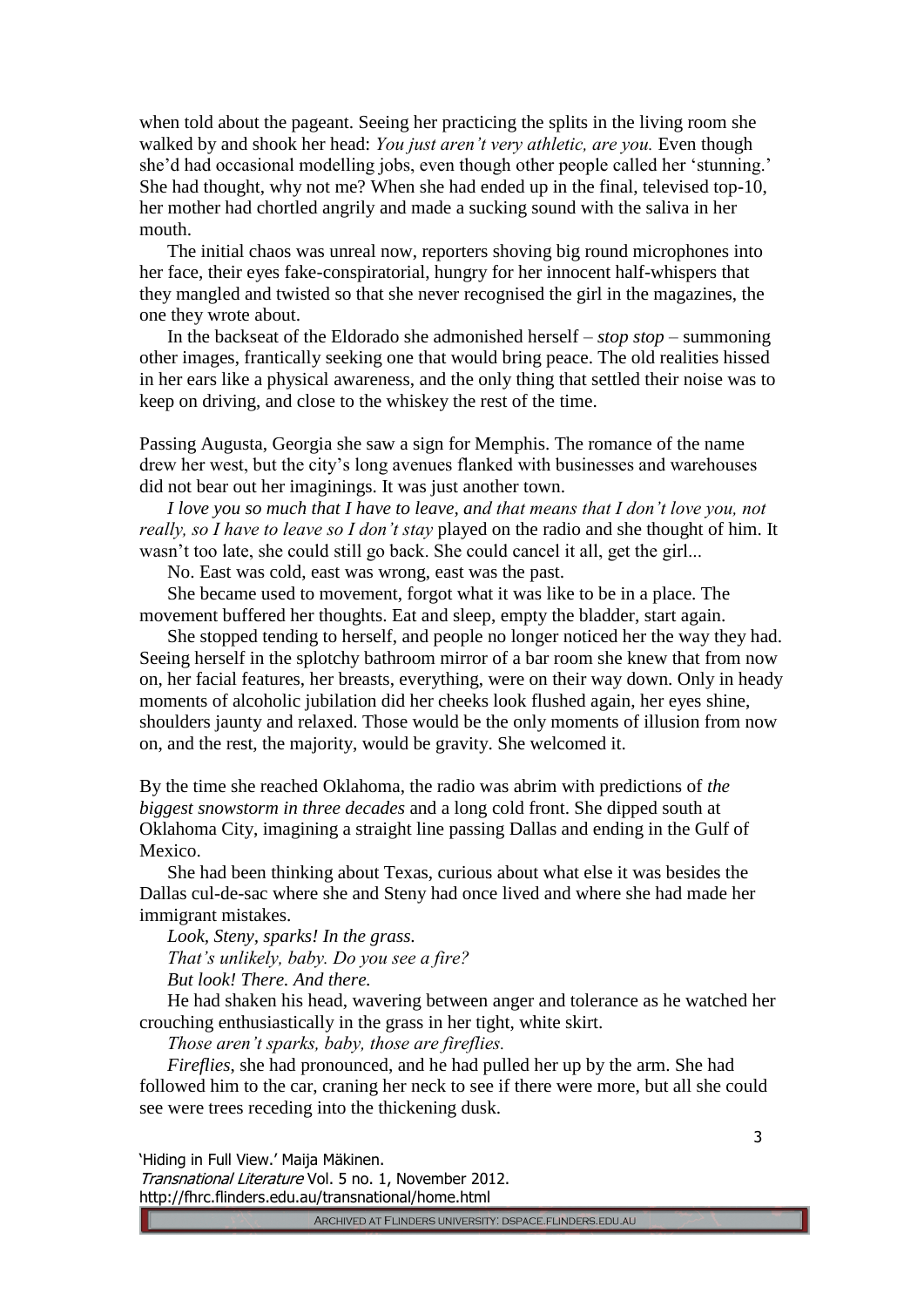She had made many more mistakes and Steny had ridiculed every infraction. Like the long and silky dress she had bought, akin to a flapper frock of the twenties. When showing it to Steny he had torn his sides laughing: a *maternity dress*. Or the lovely necklace of black beads she had discovered in a trinket shop in downtown Dallas. He had howled, hobbling back and forth doubled over. *That's a* rosary*, baby, that's a fucking* rosary*!* She had never seen one; there were only a handful of Catholics in Finland and she had only heard he Finnish word: prayer ribbon.

That was the nature of immigrant mistakes. First you made one, and then it was explained to you, and you had no idea what the explanation itself meant. It was wearying and it was endless. The most innocuous events of daily life could turn into a source of limitless hilarity to some lunch counter server and his backroom cronies upon her answer to a simple question of 'Would you like broccoli with that?' and herself asking innocently, 'Excuse me, what is broccoli?' in her burgeoning Texas accent. She always smiled along but inside she memorised yet another possible mine in the field that lay between her and American life. But she had conquered it all, and now no one could place her on a map by her actions, accent or vocabulary.

After crossing the Texas state line she slowed down to savour the state, her last. She chose local roads across the expanses of fields and drylands, seeing the occasional pinwheel of a tarantula careening across the road, sent on its way by a car passing in the opposite lane. She caught up with an old tractor with a tiny old man in the wooden driver's seat and followed his ten-mile-per-hour turn into the parking lot of Gus's General Store, a wooden shed with a large hand-painted sign that said COLD BEER.

The man descended from the tractor as carefully as a cat. Once on the dusty ground he turned his head in slow motion to regard first the Eldorado, then her behind the wheel. She waited until he had gone inside and then got out. She tugged at her clothes, which had stuck to her skin during the long drive, and smelled the air. It was close with heat and the metallic scent of dust, but adorned with a humid aroma of grass and wildflowers.

Inside, the old man had sat down with man in a smashed Stetson, at a fold-up card table set in a dark, dusty corner. They were playing checkers and identically fingering their whiskers as they watched her, a stranger, entering gingerly through the screen door. She ignored them and went straight to the wooden counter facing the doorway, and without meeting the gaze of the man standing behind it ordered a tuna sandwich by pointing at one of the two slim sandwiches in wax paper in a tiny cold case set upon the counter. She took a paper coffee cup from an upside-down tower and filled it with the bleakly brownish liquid. She put down sixty cents and turned to go, without a word or glance being exchanged. If someone had asked, she would not have been able to describe the man behind the counter.

Sipping the puny coffee she avoided every sign that would have taken her to Dallas and every glimpse of the skyline. She passed tiny towns along county roads: Angus, Cotton Gin, Snook – drive-through towns where people sat on porches in one of a dozen leaning houses.

For every person there was just as surely an equal number of pickup trucks. Alive and dead, she thought, the rusty carcasses of the dead ones jutting from the wasteland behind the flimsy houses, on their way to sinking into the hand-dug ditches carved into the hard red dirt.

'Hiding in Full View.' Maija Mäkinen.

Transnational Literature Vol. 5 no. 1, November 2012. http://fhrc.flinders.edu.au/transnational/home.html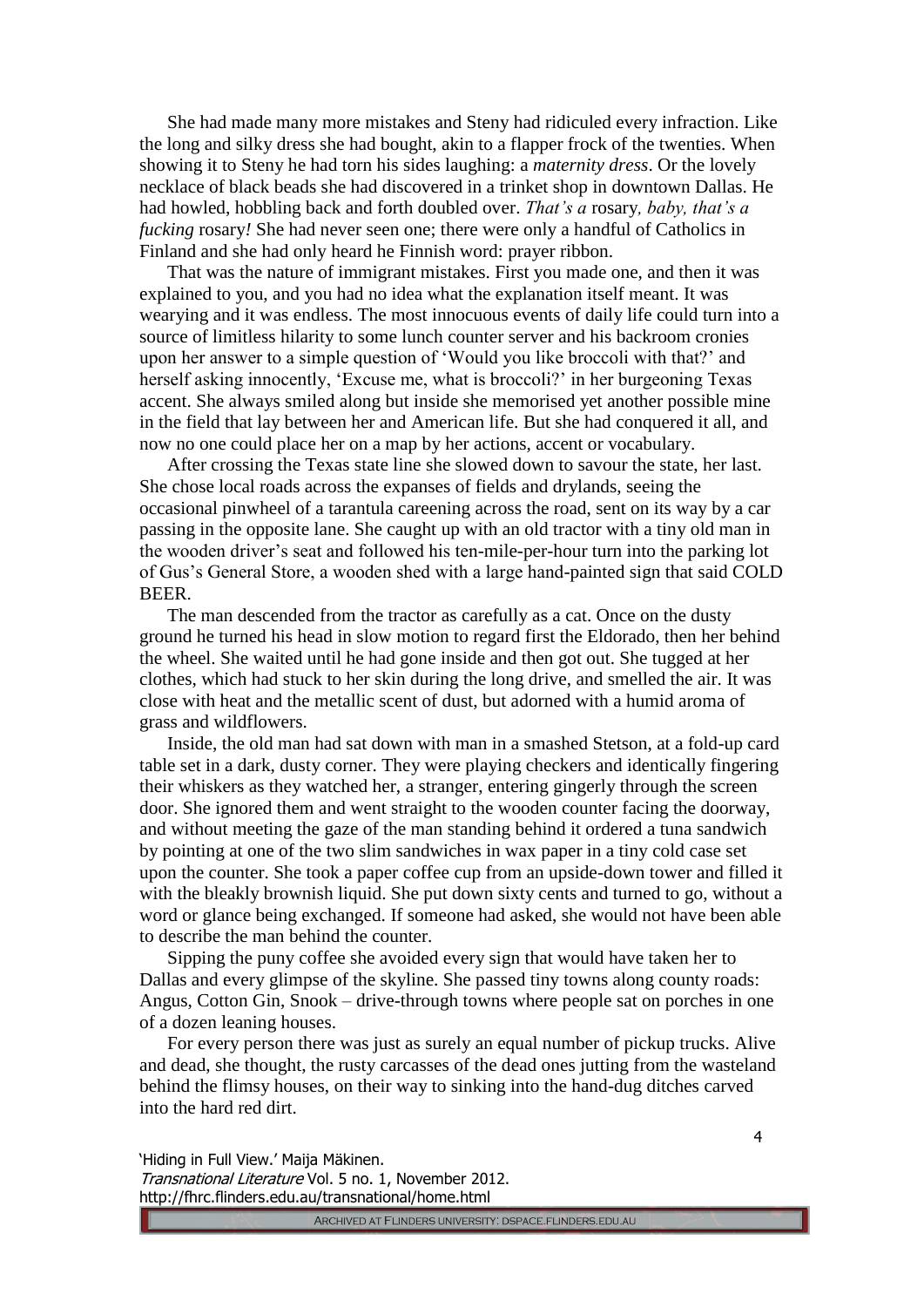From their porches people watched her approach in her silver car. They turned their heads when she passed, looking straight at her, tired, curious and aloof, and she looked right back. Once in a while she caught the eye of someone – a fraction of a second was enough – and safe in her car she didn't mind these quick exchanges.

Years later, improbably, she could recall some of those gazes – a dusty little boy of perhaps ten whose eyes had been so full of unknown yearning that she had fantasised about going back; and women whose vacant eyes dared her to consider her own troubled mind.

She knew she was headed for the coast but didn't know where the road would eventually take her. The radio played Glen Campbell's Galveston and she was tempted to look for the town, but was then beckoned by a sign for Highway 77 to Corpus Christi and Padre Island.

She liked the idea of an island and drove the ten hours stopping only once, hitting South Padre Island Drive after seven in the evening, and crossing the Queen Isabella Causeway, so long and tall that she couldn't concentrate on looking at her surroundings and had to focus on driving. When she landed – and it felt like landing, descending from the bridge on the other side of what a sign said was Laguna Madre – the view at dusk caused her skin to prickle.

An expanse of salt marsh, like a map of placid pools interspersed with clusters of green reeds and grass, reflected back the enormous sky burning down into the embers of sunset, and she felt what had come before on that day already evaporating behind her.

She ground to a stop in the gravel lot of a bait shack with a Closed sign and no other cars. Getting out, she walked a few steps onto a small sandy mound to face the falling sun, revelling in the soft whiff of ocean on her skin, breathing deeply the rich smell of decaying marsh.

In astonishment, she followed the shadow of her own legs extending from her feet all the way across the bait shack's parking lot, over the road itself, and then continuing as far as the eye could see across the watery landscape. She lifted her arms – somewhere, hundreds of yards away was the end of her.

She drove on and saw that it was indeed a completely flat island – there wasn't a single rise on it. The road came to a 'T' at a small clump of buildings – another bait shack, a general store and a wooden saloon. She hazarded a guess and turned left onto State Highway 361. There was nothing after that for miles.

When she finally came upon the falling-down, weather-beaten dilapidation of the town's shabby wooden lean-tos and colourful handmade shop signs, she felt tremulous heat and excitement. It was like going back to childhood: safe yet strange, set apart yet teeming with life, and surrounded by the vastest expanse of sky she had ever seen. The end of the known world. She kept driving until there was nowhere to go, until the road let out into a parking lot, and the parking lot ended and the sea began.

She followed a brown sign with BEACH ACCESS carved into it, saw a few people standing on a long pier farther down, fishing.

The sound of the surf was like the ascending rumble of a symphony orchestra coming to life accompanied by the violin-squeaks of the gulls and another birdcall she did not recognise. The breeze burrowed into the roots of her hair, lifting it gently off her scalp like an intimate caress. Years ago she had been excited to visit Coney Island

'Hiding in Full View.' Maija Mäkinen.

Transnational Literature Vol. 5 no. 1, November 2012. http://fhrc.flinders.edu.au/transnational/home.html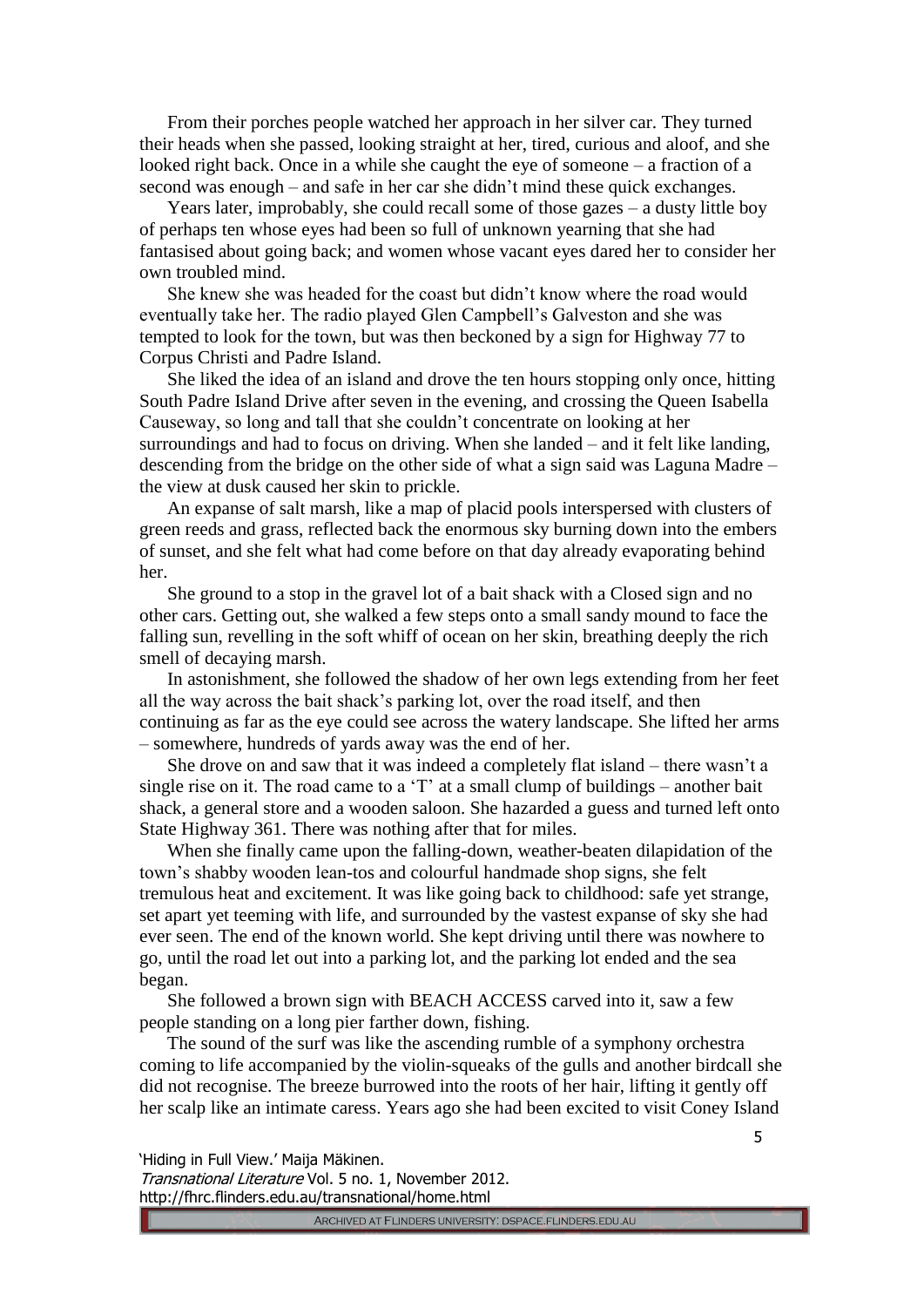– along with thousands of others – the beach littered with hot-dog wrappers, soda bottles, and ruined life-buoys. But Coney Island had just been a poor man's appetiser, concealing the spine-tingling romance with this less tarnished shore.

The earth shook beneath her feet as waves crashed into the unfettered sand.

## *200*4

At seven in the evening, the front room of her weathered trailer was dappled by the shadows of tall poppies swinging in pots in front of the window. The trailer sat high on a blustery sand dune, and when she let go of the door to reach for the lamp, the wind from the gulf heaved it back against the frame with a clap.

She found the switch for the table lamp, turned on the transistor radio and latched the flimsy aluminum door with its scratched plastic window behind her, wiping off the sheen of sweat on her forehead. Outside, the wind howled and she could hear electrical wire dragging across the roof over the sound of a big cat scratching slowly.

First, as always, she went down to the unused bedroom at the back and cracked open the miniature door, taking a quick look to make sure nothing dangerous lurked within. Through the wall, across the five or six feet of tangled brush that separated her trailer from the shipping container housing the vet's office, she could already hear the thump of music. Shelley, the vet's assistant had come by for her nightly check and had switched on the Corpus Christi dance music station.

She had heard Shelley at the café explaining to people that the electro-pop and the human voices of the DJs calmed and comforted the dogs at night. She herself knew otherwise: the dogs baying in tune with certain dance numbers was the biggest reason she had long ago abandoned use of the bedroom.

In the living room, she took off her sunglasses, baseball cap and shoes and stood on the creaky floor in her shapeless, long-sleeved blue dress. She peeled off her longjohns and sighed in relief, looking around the little room, bathed in green from vegetation surrounding the trailer. All of the things she needed were there: the cavernous Indian print-covered couch on which she slept, the red-top Formica kitchen table, the tiny nook of kitchen.

She took the little transistor radio from the table and opened the front door to a small porch set on top of concrete roadblocks; even with the wind gusting it was too hot in the metal box of the trailer. When she had lived up north, dusk had usually conjured up a cooling down, an easing off of the stark light and burning heat of the day. Not so in Texas, where dusk was dense with an after-burn.

A gecko sunned itself on one of the rotting one-by-fours, catching a last triangle of sunlight. She crept out quietly so as not to disturb it and turned on the radio. The gecko fled. She stood in the vast maritime hum of the outdoors, with nothing to look back at her but the sky, her silhouette framed in the doorway by the electric light behind, facing a sea of reeds that gradually darkened as they receded toward the fore dunes.

The wind washed against her face in deliberate waves, died for a moment, then rose to greater intensity until it hardly ceased at all and the poppies whipped frantically against the tin side of the trailer. She turned up the volume on her radio as the wind mounted, letting the music swell as the air swelled until *There's an old flame burning in your eyes* evaporated into the wind and only shreds of sound could be

'Hiding in Full View.' Maija Mäkinen.

Transnational Literature Vol. 5 no. 1, November 2012. http://fhrc.flinders.edu.au/transnational/home.html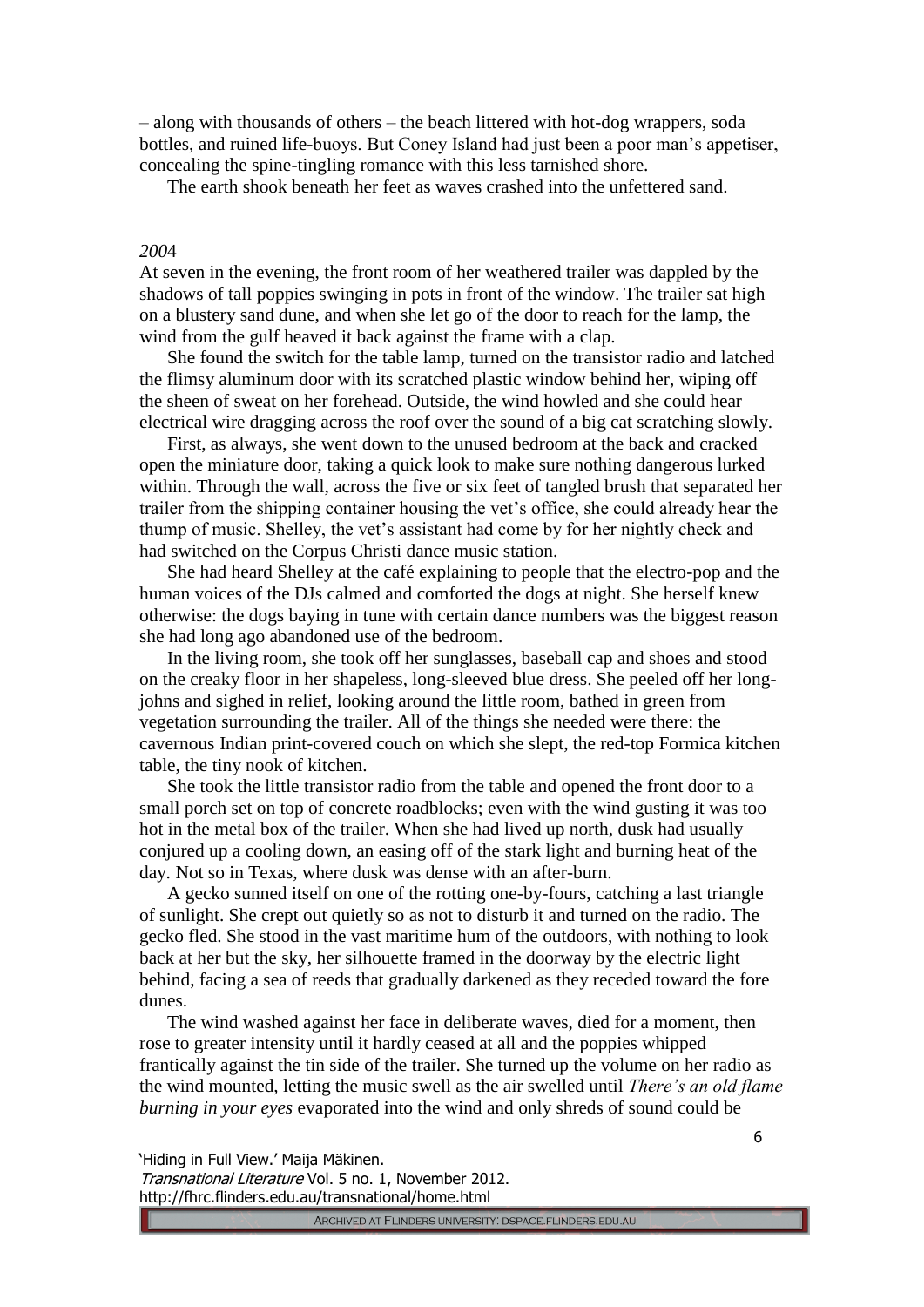heard through the din of the tropical storm.

She stood transfixed as violent gusts transformed the landscape and something inside the trailer toppled. Not even when there was a loud crash did she turn back, not even when the wind began to slash rude drops of water across her face, and even when the front of her was soaked she kept her face turned up to the sky.

She awoke to the sound of the screen door gently tapping against the aluminum door frame – she had left it unlatched. The digital clock showed 3:56 am. and her head still hummed with last night's whiskeys.

She entered the soft dark, made her way down a sandy slope to Beach Street and walked in silence through the sinking sand the few hundred yards to the water's edge. It was still dark when she slid into the waves, the lump of her clothes left behind on the sand.

The moment of skin meeting sea was familiar and old, reminding her of summers at the yellow cottage as a child. She luxuriated in the water that held her body, imagining her pores drinking in the salt, carrying the sodium to her depleted brain. The searing, nauseating ache began to recede.

In the last darkness of night she swam seaward leaving behind the hiss and hum of the surf, toward the silence of the Gulf of Mexico. Once in a while a gull floated past and called briefly, half-heartedly. She no longer had to count her strokes, as she had before learning to swim here, a grown woman, initially counting to fifty before turning back to shore. By the time she had improved enough to reach five hundred she had stopped counting.

As always when she swam she felt the vastness of the water beneath her. It was a feeling that had been with her since she had realised as a child that the narrows where their own rickety pier was anchored was actually connected to the seas and oceans beyond. She had made the discovery the day her father rowed their old wooden skiff past the Narrows Bridge, their usual turning point, laughing too broadly in that way she knew not to trust. He had been drinking and kept rowing with his strong, brown construction worker's arms. She hadn't known how to swim and was nervous about passing under the shade of the bridge, across the deep whirling eddies of greenish water created by what her child's mind thought of as the thick concrete thighs of the bridge, the structures that diverted the stream striving out to sea.

Her father gathered speed so as to pass beneath quickly, and the cold moment of being underneath and hearing the echo of water lapping against the bridge structures was brief. On the other side the sun splashed onto her face and the narrows opened and widened. She could smell the sea and it dawned on her that the shallow shore flanking the small strip of sand and reeds in front of their sauna, where she played and waded every day in summer, was part of this big, grey body of water and, ultimately, the great big seas, the same ones that she now swam in.

Her father had stopped the boat and pulled out a flask saying 'Welcome to the great big world, little girl!' Her skin had tingled with the excitement of this new knowledge, and although, when she waded into the water back on the home shore it made the cold lip of water brushing her ankles more frightening, she liked the idea that her feet shared the water with thousands of others. And fish. And boats.

She swam with her eyes closed and focused on being one with the water and air and the marvellous experience of not having to worry about which way was up or

Transnational Literature Vol. 5 no. 1, November 2012. http://fhrc.flinders.edu.au/transnational/home.html

<sup>&#</sup>x27;Hiding in Full View.' Maija Mäkinen.